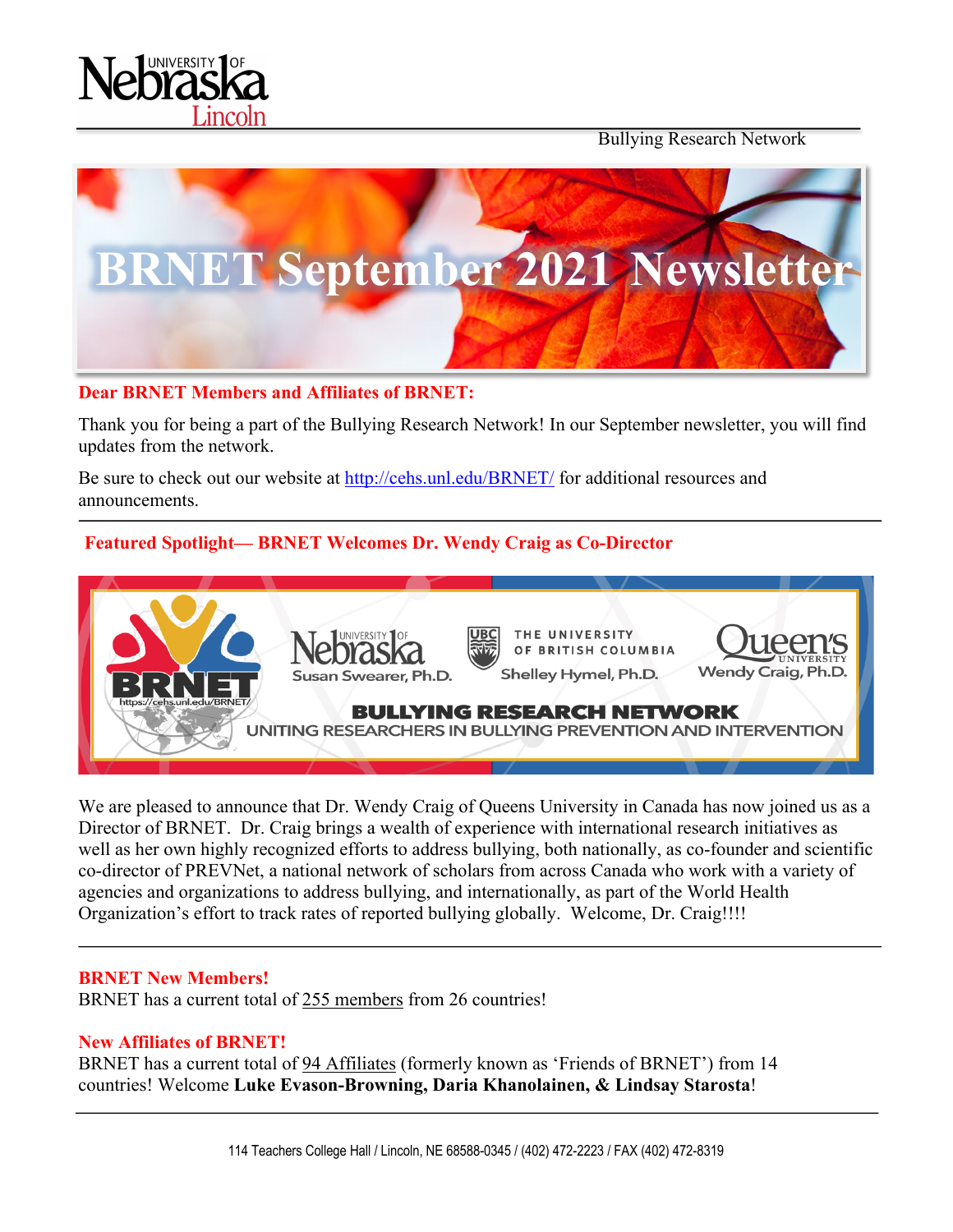Please send recommendations for potential BRNET members (i.e., faculty, researchers, and clinicians who are conducting research on bullying or related topics) to Drs. Shelley Hymel, Susan Swearer, or to bullyresearchnet@gmail.com. Additionally, you may direct potential BRNET members toward our website for further information: https://cehs.unl.edu/BRNET/become-member-or-affiliate/.

*If you have recently joined BRNET and have not yet provided your information, please send the following to bullyresearchnet@gmail.com.*

- 1) contact information that can be posted on the website;
- 2) a brief biography of you and your work that can be posted on the website;
- 3) a list of current/ongoing projects in this area;
- 4) an annotated bibliography of your work in this area (i.e., full reference plus a few sentences about the work) or curriculum vitae that can be posted on the website;
- 5) relevant web-based links you would like to share.

#### **Affiliates of BRNET**

Affiliates of BRNET (formerly known as 'Friends of BRNET') is a group of graduate students, administrators, parents, and individuals who are interested in learning more about the Bullying Research Network. Affiliates of BRNET receive our monthly e-newsletter. If you are interested in becoming an Affiliate of BRNET or want to refer someone to Affiliates of BRNET, please email Catie Carney, the BRNET Coordinator, at bullyresearchnet $(Qgmail.com$  with the following information: name, title, address, and email address.

#### **BRNET Member Grant/Funding Announcements**

Receipt of funding facilitates the BRNET mission to conduct interdisciplinary research related to bullying and aggression, with particular attention being paid to the link between basic and applied research. Thus, the BRNET directors are excited to offer members a new opportunity to share grants (and other sources of funding) they have received for their research projects.

Funding varies across countries and is not limited to federal grants. If you are interested in sharing your grants or funding with other BRNET members, please send an abstract of the research funding along with the funding source to bully research net  $\omega$  gmail.com and we will post the information on our website.

#### **BRNET MEMBER ANNOUNCEMENTS**

### **(1) International Research Opportunity - Examining Teacher Responses to Peer Conflict and Bullying**

The Bullying Research Network and the World Anti-Bullying Forum are seeking international researchers interested in collaborating on a study examining teacher responses to peer conflict and bullying across the globe.

Given that bullying typically first occurs in the school context, teachers play a critical role in addressing and solving the problem. Extending our understanding of teacher responses to peer conflict and bullying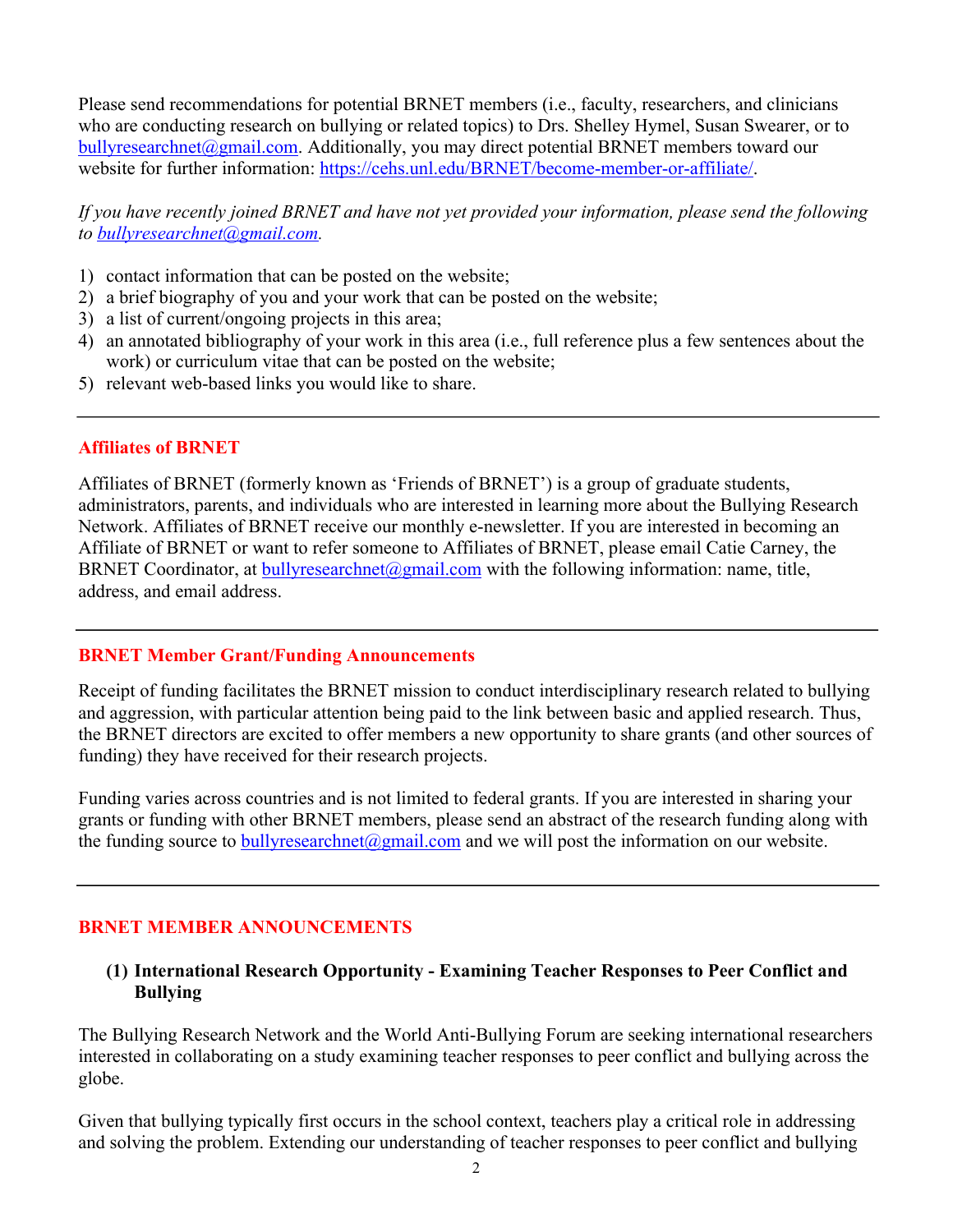(see the recent 2021 special issue in the *European Journal of Developmental Psychology*), we invite researchers to join us in an international research collaboration, overseen by Drs. Wendy Craig (Queens University, Canada), Shelley Hymel (University of British Columbia, Canada), and Susan Swearer (University of Nebraska - Lincoln, United States).

We propose two parallel studies of teacher responses to peer conflict/bullying vignettes, both conducted online using Qualtrics, (1) one addressing peer conflict in elementary school contexts and the other (2) addressing identity-based bullying in the secondary school context. The elementary study has been designed and piloted by doctoral candidate, Daria Khanolainen, University of Jyväskylä, Finland. The secondary study, has been designed and piloted by doctoral candidate, Lindsay Starosta, University of British Columbia, Canada. In both studies, participants will be asked to respond to hypothetical peer conflict/bullying situations that are depicted visually in storyboard form. Participating researchers would be expected to oversee ethics approval, recruitment, and data collection in their own country, using a common data protocol and submitting a final, anonymized data set to the international collaboration managers by December 31, 2022. Participating researchers can publish data from their own country, and will also have an opportunity to participate in collaborative international publications, using the full dataset. See the attached PDFs or the following link for a brief overview of the two studies: https://cehs.unl.edu/BRNET/research-opportunities/.

If you are interested in participating in one or both studies, please contact the international collaboration managers (Drs. Craig, Hymel, and Swearer) via the BRNET email (bullyresearchnet@gmail.com) and complete the attached form that indicates your interest. Interested collaborators will be asked to participate, virtually or in-person, in an initial meeting at the forthcoming meeting of the World Anti-Bullying Forum to be held in Stockholm, Sweden. The meeting will take place on Wednesday, Nov. 3, 2021 from 1 to 2:30 pm (Stockholm time), following the closing session of the conference.

# **(2) Alberti Center for Bullying Abuse Prevention Virtual Conference**

We invite you to join us at the **2021 Alberti Center for Bullying Abuse Prevention Virtual Conference** (via Zoom Webinar), which will take place on **Monday, October 4, 2021 from 1:00 p.m. – 5:00 p.m. EST**. The topic is *Bystander Intervention: Preventing Violence and Interrupting Social Injustices.*

Our keynote presenter, **Victoria Banyard, PhD**, will share her research on *Bystander Intervention in Violence Prevention Across Contexts* (1:15-2:30 p.m. EST) Registrants will then have their choice of 4 breakout session topics including on bystander intervention to address bullying, sexual harassment, racial microaggressions, and sexual assault in high-risk drinking situations (2:45-4:00 pm EST). The conference concludes with a special event co-sponsored by Free2Luv where Jason Drucker (star from Diary of a Wimpy Kid and Bumblebee) will moderate a panel discussion with youth ambassadors on empowerment and bystander intervention (4:15-5:00 pm EST)

Detailed information about our keynote speaker and each of our breakout session presenters can be found on our website at http://ed.buffalo.edu/alberti/conference. The conference includes 3 hours of NASPapproved CPD. 3 hours of CE credits are also available for licensed psychologists, LMSW, LMHC, and LCSW. Registration (\$10) is at: https://activities-ubf-buffalo.nbsstore.net/alberti-center-conferenceregistration-2

## **(3) Author Exchange - BRNET Member Publications**